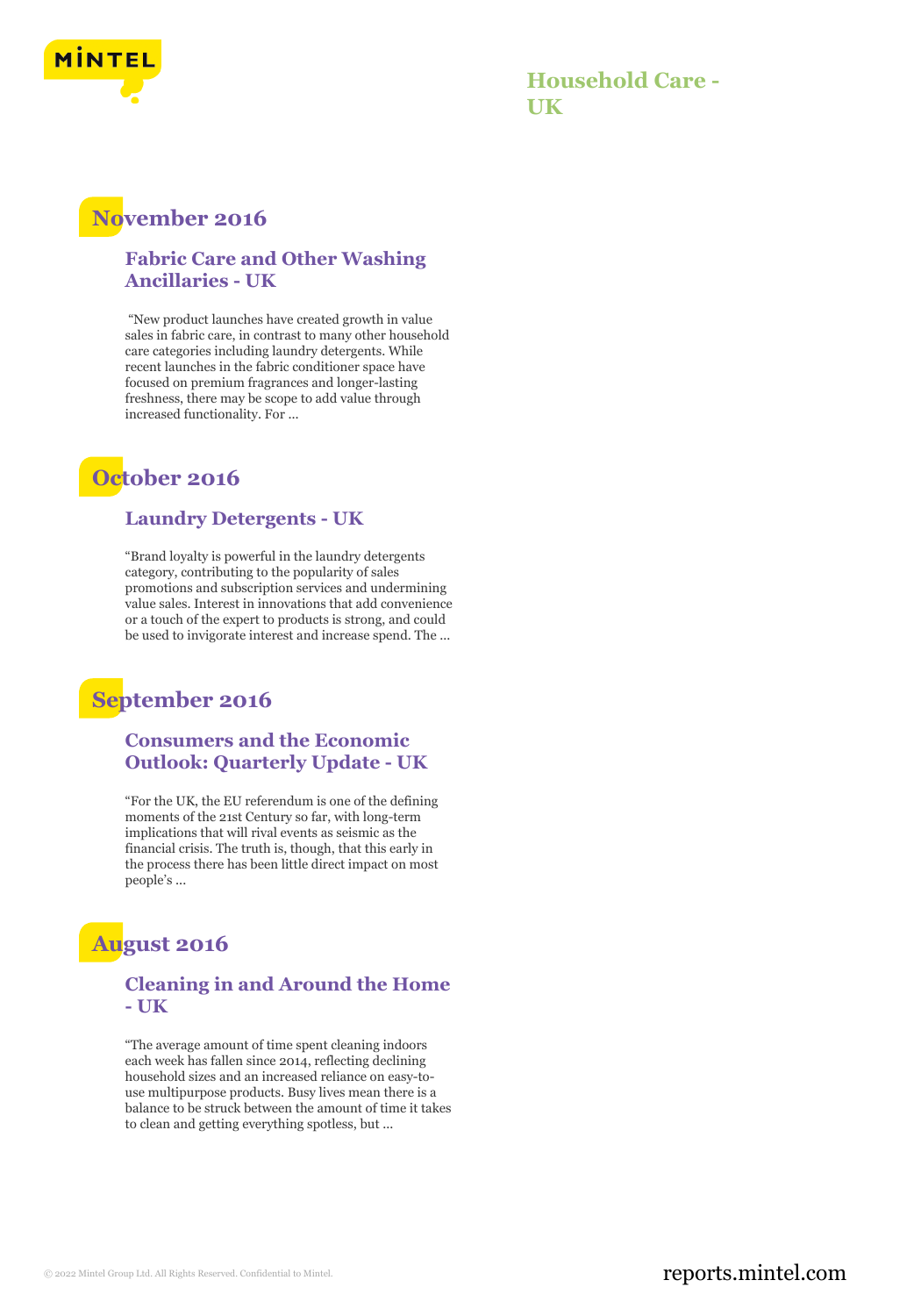

# **July 2016**

#### **Air Care - UK**

"Value sales in the air care category have stalled somewhat, but market conditions look set to ensure it returns to growth. There is an appetite for innovation in the category, and potential for product development of more premium scents and formats to boost the market, building on the positive impact ...

## **June 2016**

#### **Dishwashing Products - UK**

"The dishwashing category is in decline, with value sales impacted by the increasing influence of discounters and discount grocers, larger economy packs and the continuing development of all-in-one detergents. True innovation has continued to slow, suggesting that there is space for brands to reignite the category through development of brand ...

### **May 2016**

#### **Consumers and the Economic Outlook: Quarterly Update - UK**

"Mintel's consumer confidence data shows that the economy only has, at best, an indirect impact on sentiment. When the UK economy was outperforming most of its peers, many people were still pretty wary. However, in 2016 sentiment has continued to trend upwards, despite disappointing growth in the economy as a ...

# **April 2016**

#### **Toilet Cleaning, Bleaches and Disinfectants - UK**

"The continued shift towards multipurpose cleaning products and low-cost bleach is affecting value sales in the toilet cleaning, bleaches and disinfectants category as consumers look to save money and space in the home. To combat this, branded bleaches and specialist toilet care brands must rethink how they can increase the ...